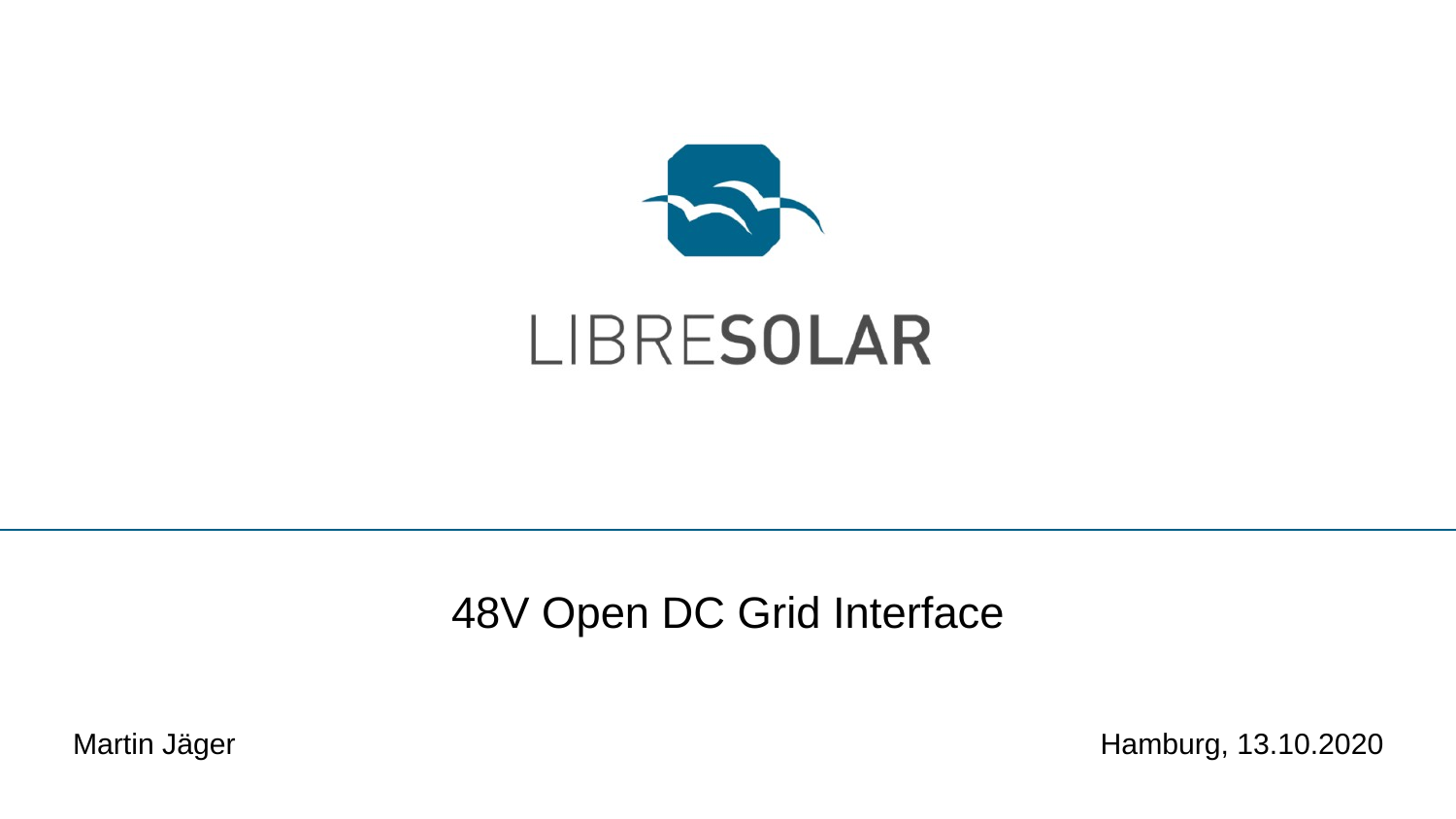## Open DC grid overview

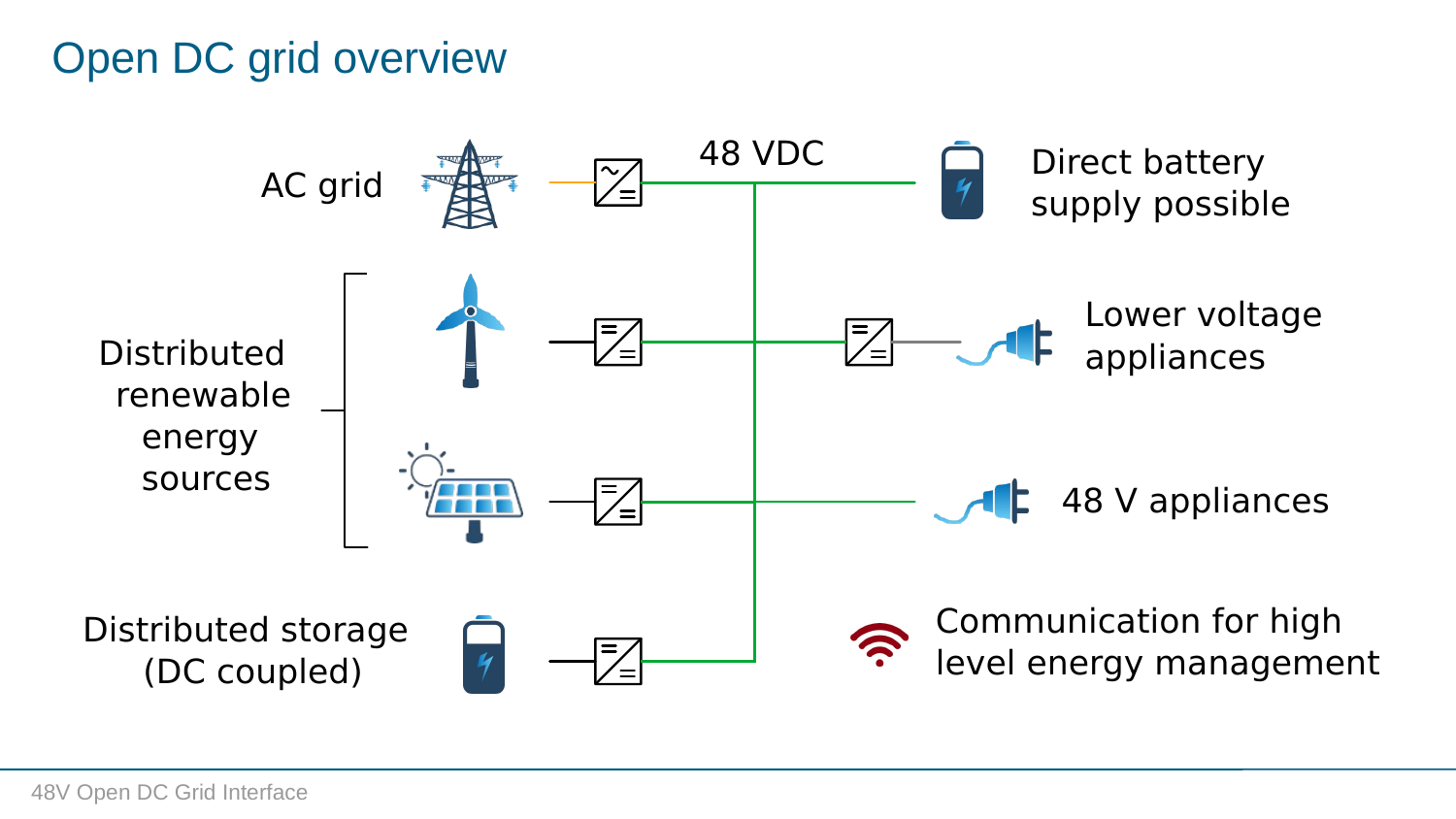### Grid control basics: Water analogy

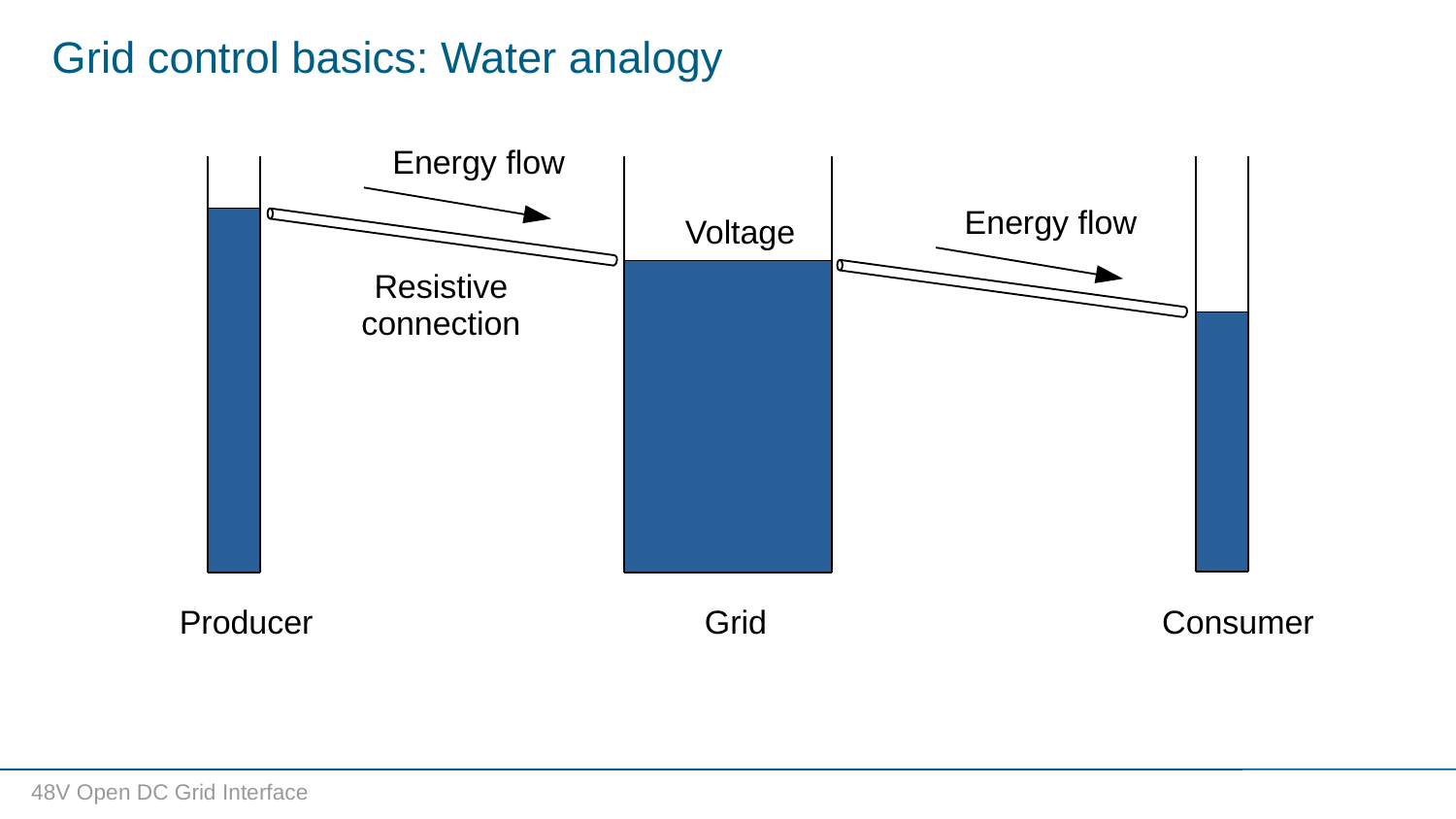# Voltage Levels according to ISO/DIS 21780



# ■ IEEE P2030.10:

- Stay below 52V if possible, but voltage up to 58V is allowed
- Minimum supply voltage of 36V at the consumer (source voltage must be higher)
- Selected Range for ODG Pilot
	- Target voltage of renewable energy generators: 54V
	- Lowest voltage for loads: 40V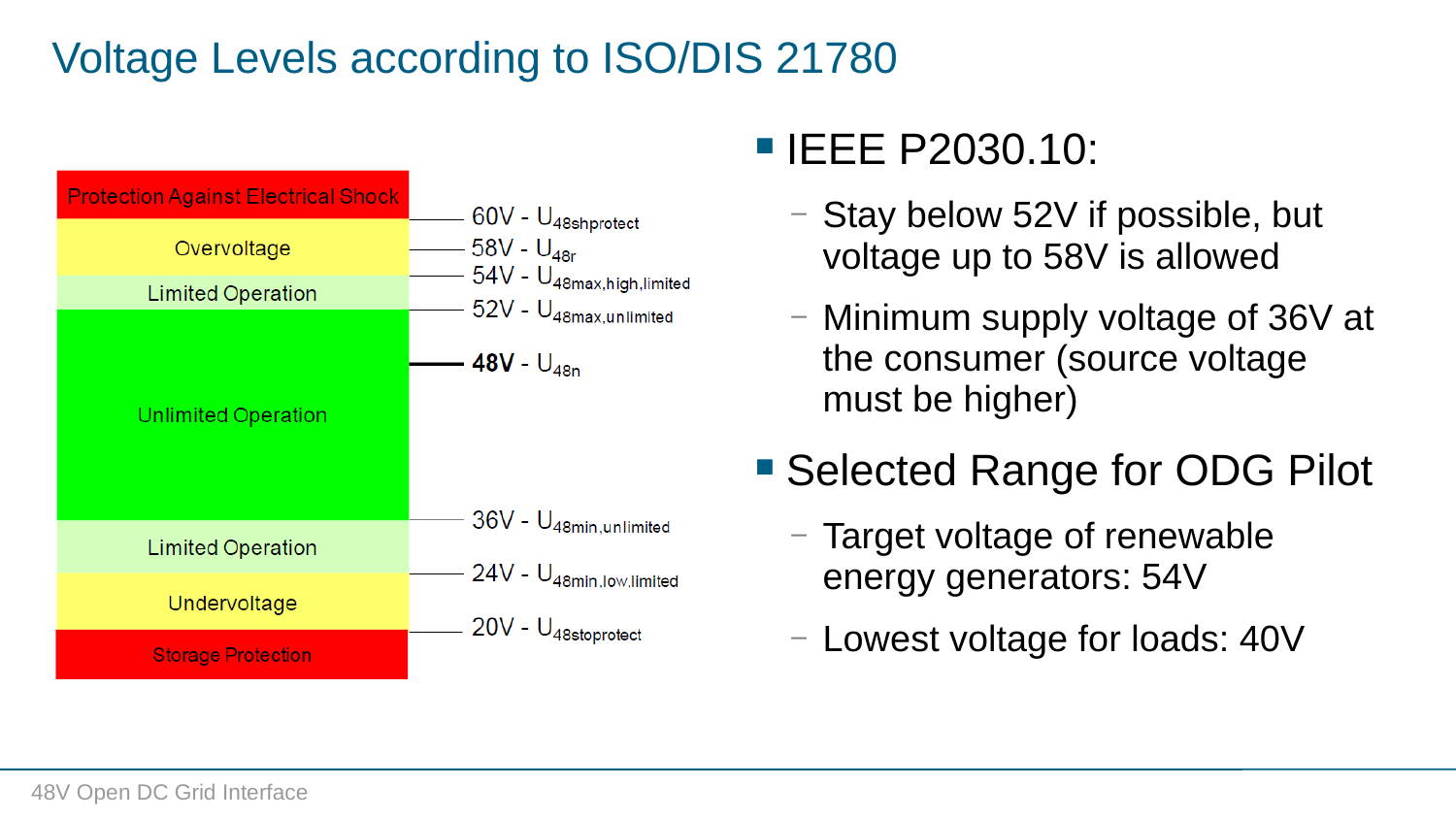## Renewable Energy Source



■ Always try to generate maximum grid voltage until maximum power / current is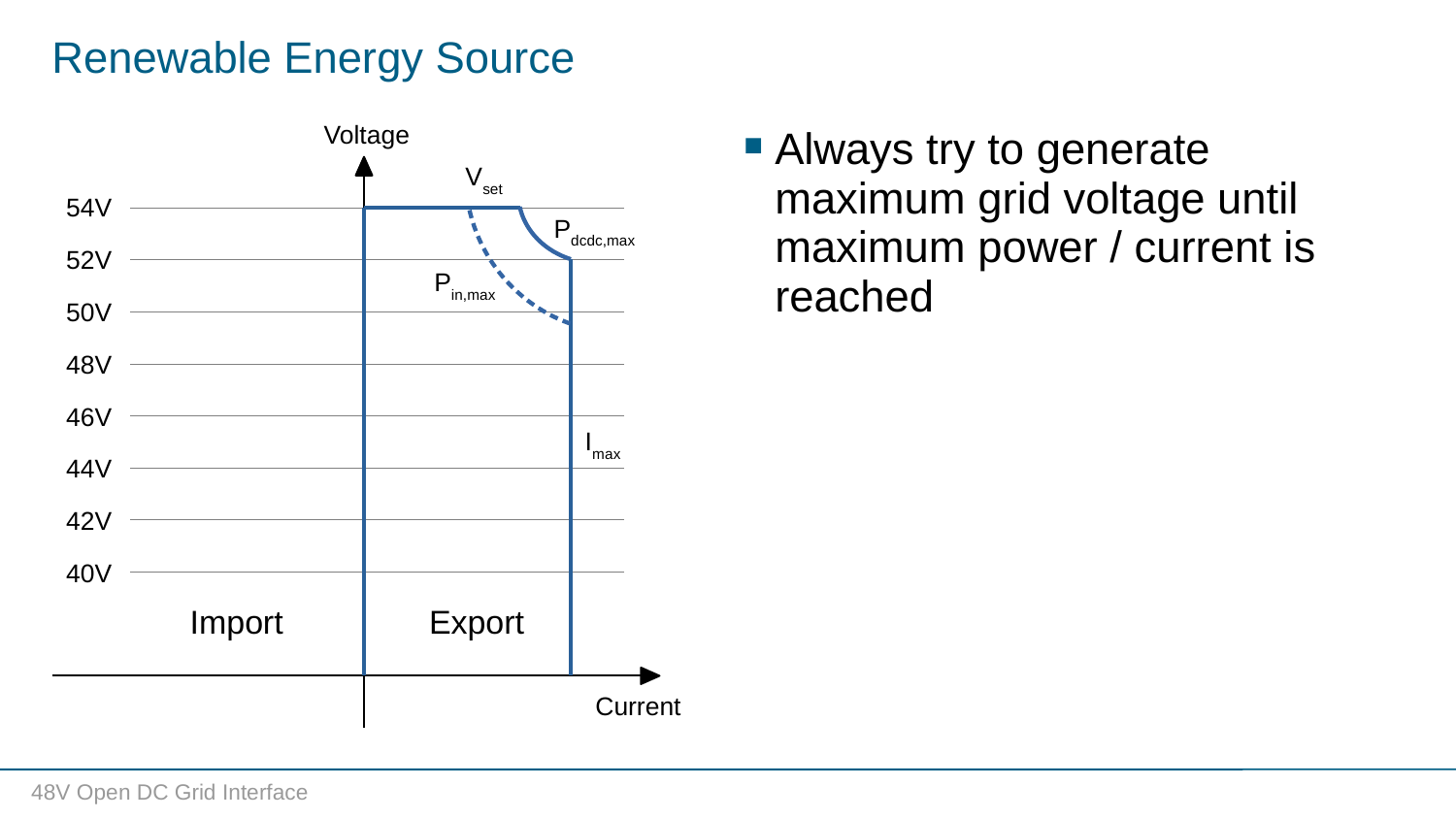# Energy Storage System



- SOC determines nominal voltage
	- Low batteries are charged first and discharged last
- Hysteresis to prevent energy transfer between batteries
- Droop resistance defined by maximum device current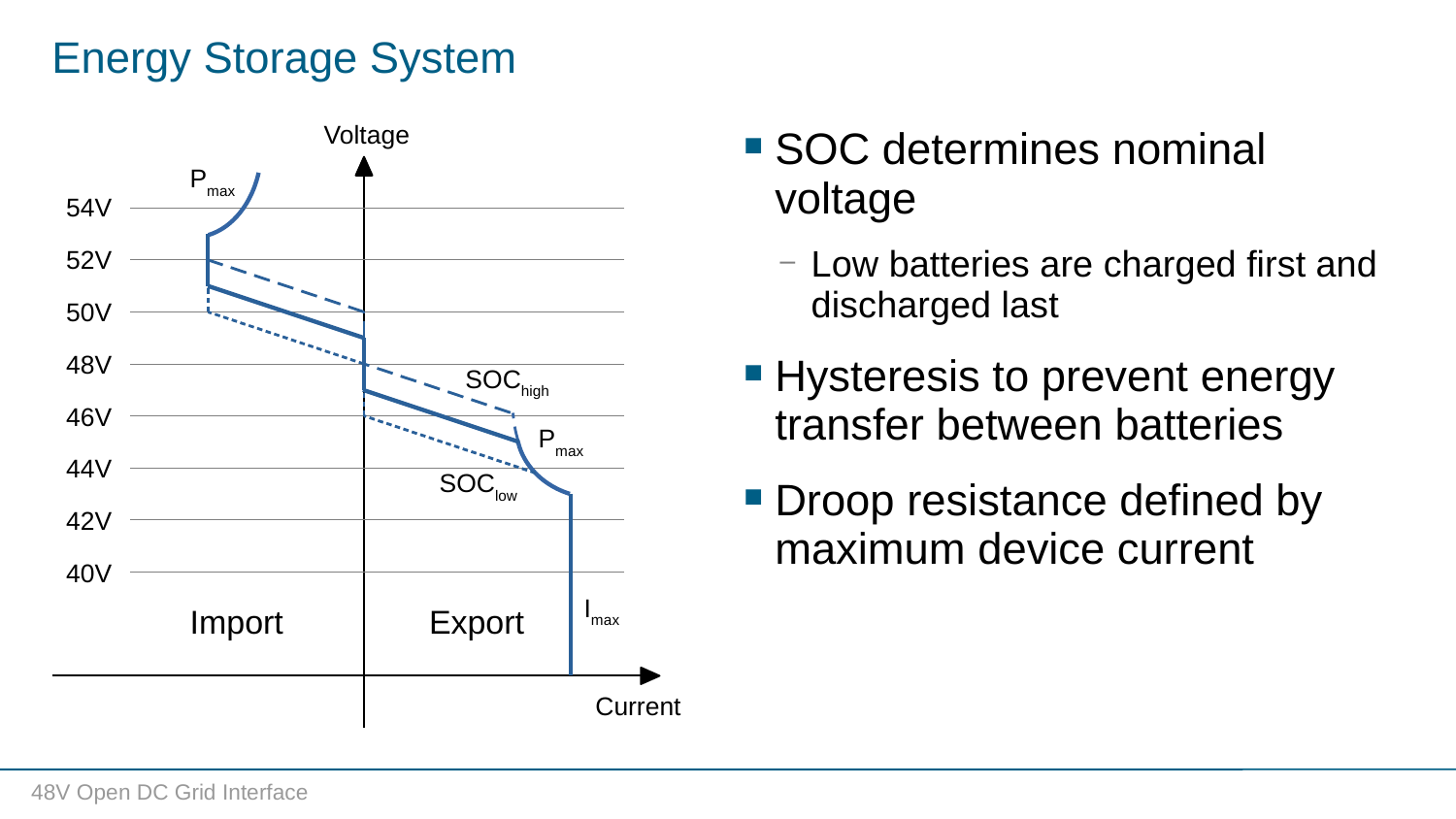#### Smart Loads



- Voltage Load shedding determined by grid voltage
	- Ideally, a load would ramp down its power slowly instead of shutting off immediately.
	- Hysteresis needed between on and off thresholds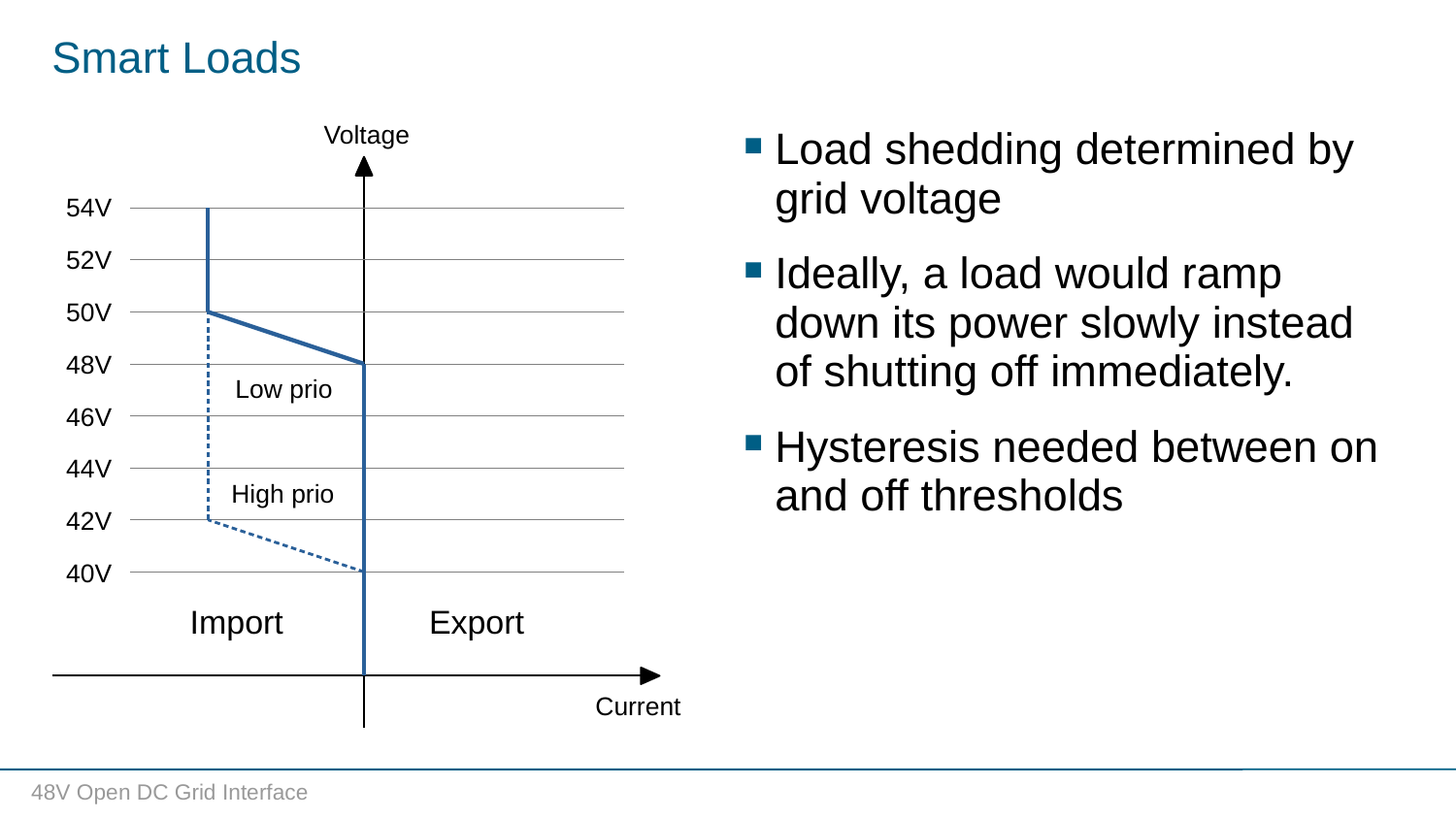# Example: Renewable energy source (left) and battery (right)

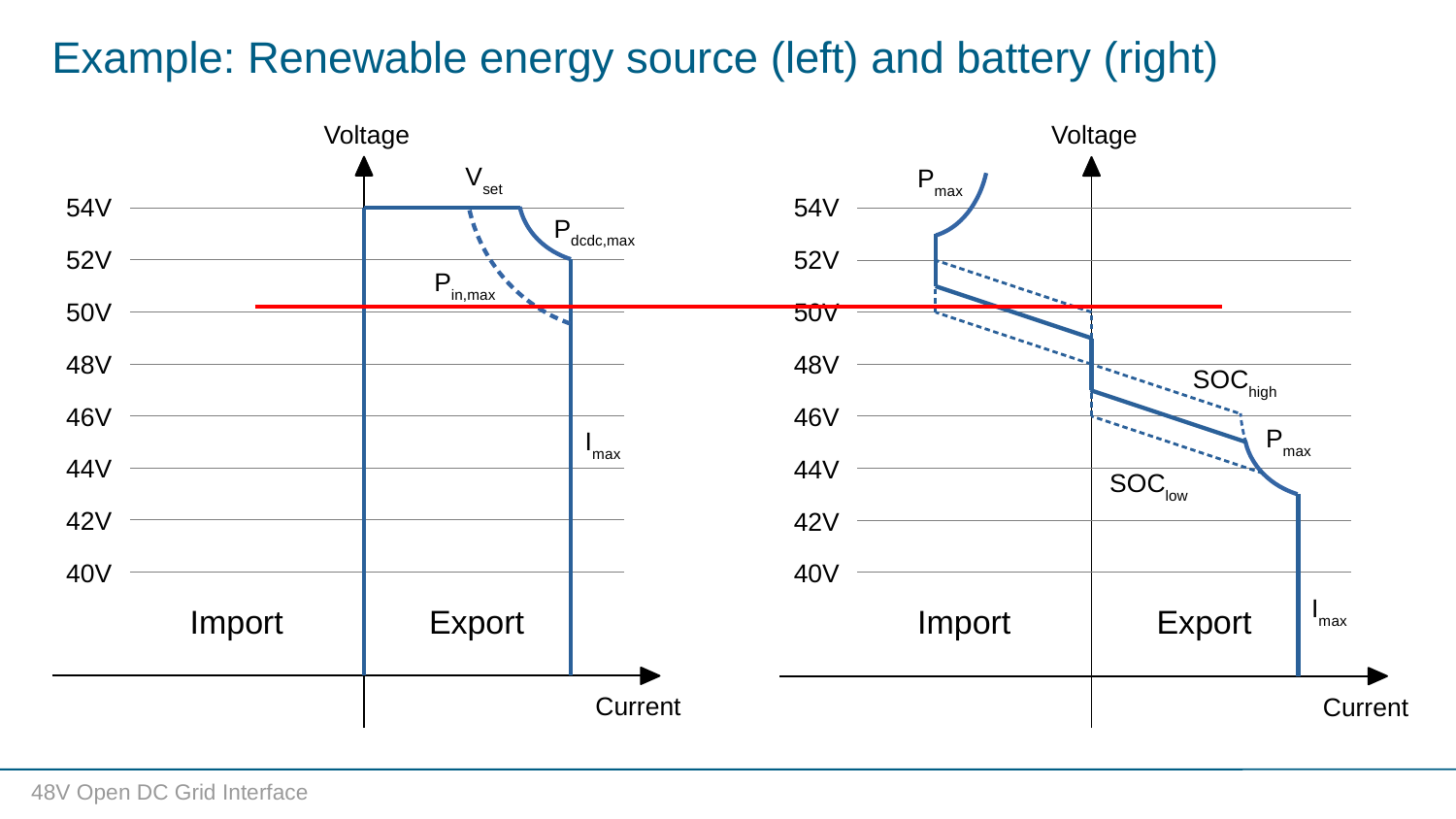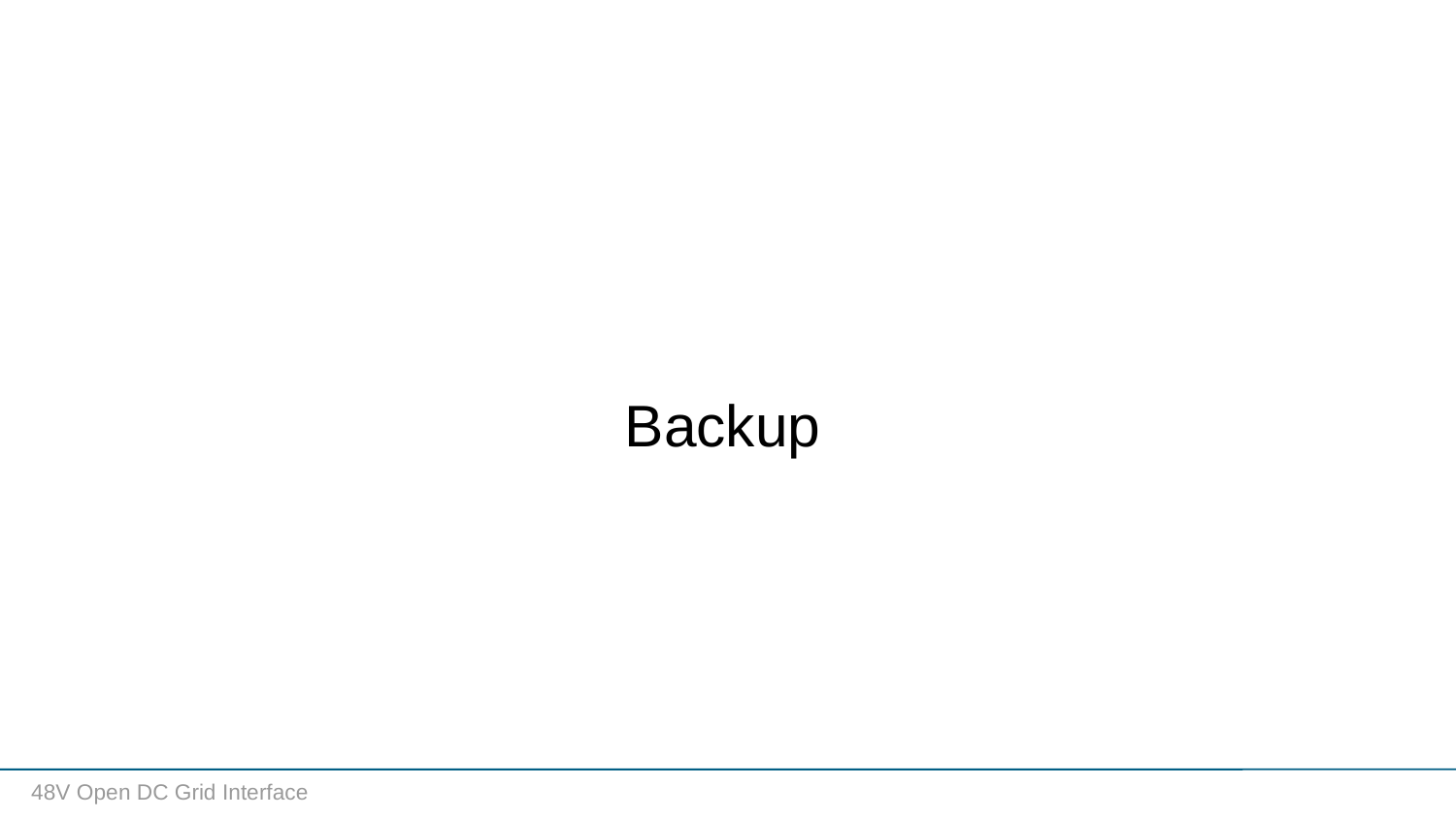#### DC/DC buck converter basics